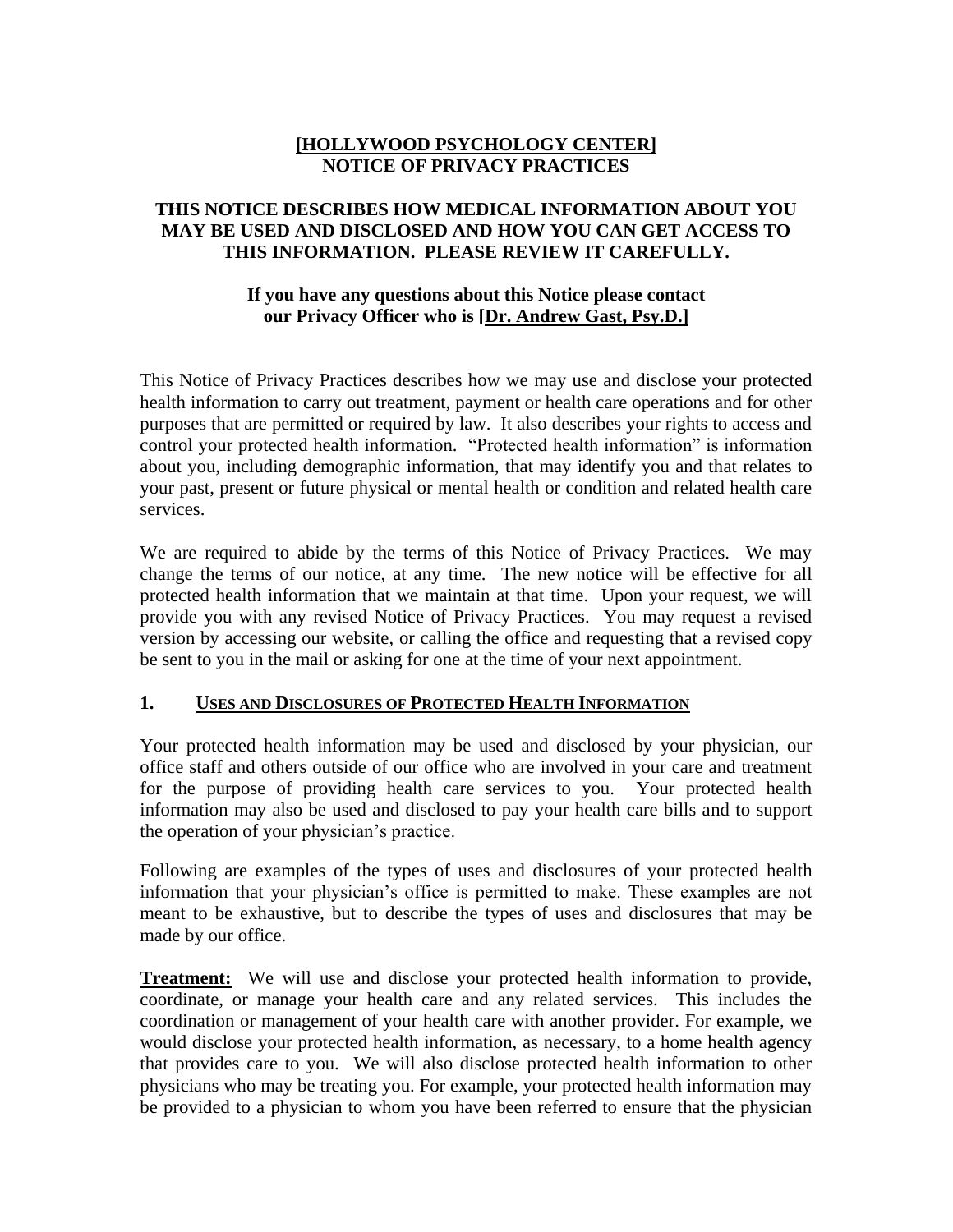has the necessary information to diagnose or treat you. In addition, we may disclose your protected health information from time-to-time to another physician or health care provider (*e.g.*, a specialist or laboratory) who, at the request of your physician, becomes involved in your care by providing assistance with your health care diagnosis or treatment to your physician.

**Payment:** Your protected health information will be used and disclosed, as needed, to obtain payment for your health care services provided by us or by another provider. This may include certain activities that your health insurance plan may undertake before it approves or pays for the health care services we recommend for you such as: making a determination of eligibility or coverage for insurance benefits, reviewing services provided to you for medical necessity, and undertaking utilization review activities. For example, obtaining approval for a hospital stay may require that your relevant protected health information be disclosed to the health plan to obtain approval for the hospital admission.

**Health Care Operations:** We may use or disclose, as needed, your protected health information in order to support the business activities of your physician's practice. These activities include, but are not limited to, quality assessment activities, employee review activities, training of medical students, licensing, fundraising activities, and conducting or arranging for other business activities.

We will share your protected health information with third party "business associates" that perform various activities (for example, billing or transcription services) for our practice. Whenever an arrangement between our office and a business associate involves the use or disclosure of your protected health information, we will have a written contract that contains terms that will protect the privacy of your protected health information.

We may use or disclose your protected health information, as necessary, to provide you with information about treatment alternatives or other health-related benefits and services that may be of interest to you. You may contact our Privacy Officer to request that these materials not be sent to you.

We may use or disclose your demographic information and the dates that you received treatment from your physician, as necessary, in order to contact you for fundraising activities supported by our office. If you do not want to receive these materials, please contact our Privacy Officer and request that these fundraising materials not be sent to you.

### **Other Permitted and Required Uses and Disclosures That May Be Made Without Your Authorization or Opportunity to Agree or Object**

We may use or disclose your protected health information in the following situations without your authorization or providing you the opportunity to agree or object. These situations include: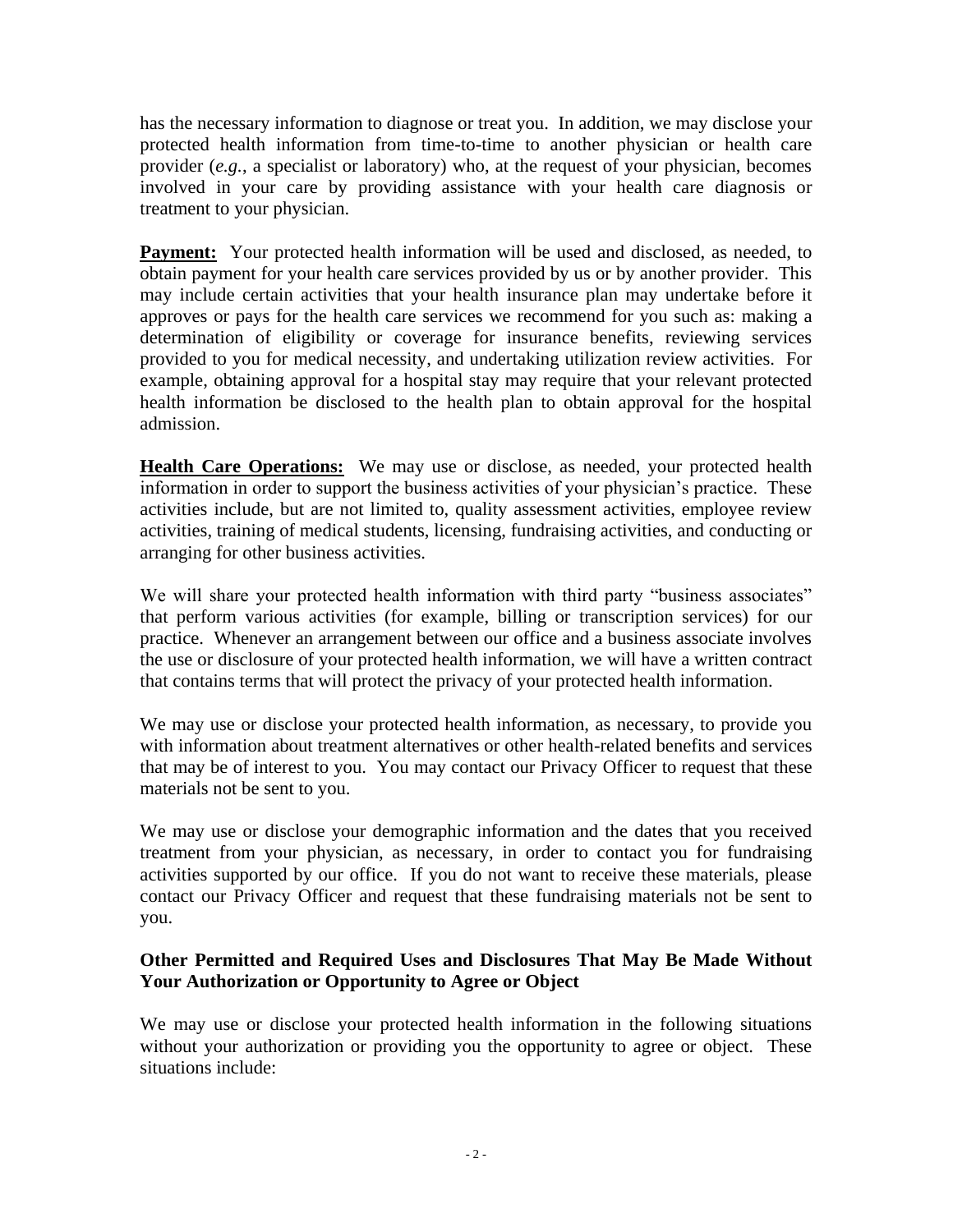**Required By Law:** We may use or disclose your protected health information to the extent that the use or disclosure is required by law. The use or disclosure will be made in compliance with the law and will be limited to the relevant requirements of the law. You will be notified, if required by law, of any such uses or disclosures.

**Public Health:** We may disclose your protected health information for public health activities and purposes to a public health authority that is permitted by law to collect or receive the information. For example, a disclosure may be made for the purpose of preventing or controlling disease, injury or disability.

**Communicable Diseases:** We may disclose your protected health information, if authorized by law, to a person who may have been exposed to a communicable disease or may otherwise be at risk of contracting or spreading the disease or condition.

**Health Oversight:** We may disclose protected health information to a health oversight agency for activities authorized by law, such as audits, investigations, and inspections. Oversight agencies seeking this information include government agencies that oversee the health care system, government benefit programs, other government regulatory programs and civil rights laws.

**Abuse or Neglect:** We may disclose your protected health information to a public health authority that is authorized by law to receive reports of child abuse or neglect. In addition, we may disclose your protected health information if we believe that you have been a victim of abuse, neglect or domestic violence to the governmental entity or agency authorized to receive such information. In this case, the disclosure will be made consistent with the requirements of applicable federal and state laws.

**Food and Drug Administration:** We may disclose your protected health information to a person or company required by the Food and Drug Administration for the purpose of quality, safety, or effectiveness of FDA-regulated products or activities including, to report adverse events, product defects or problems, biologic product deviations, to track products; to enable product recalls; to make repairs or replacements, or to conduct post marketing surveillance, as required.

**Legal Proceedings:** We may disclose protected health information in the course of any judicial or administrative proceeding, in response to an order of a court or administrative tribunal (to the extent such disclosure is expressly authorized), or in certain conditions in response to a subpoena, discovery request or other lawful process.

Law Enforcement: We may also disclose protected health information, so long as applicable legal requirements are met, for law enforcement purposes. These law enforcement purposes include (1) legal processes and otherwise required by law, (2) limited information requests for identification and location purposes, (3) pertaining to victims of a crime, (4) suspicion that death has occurred as a result of criminal conduct, (5) in the event that a crime occurs on the premises of our practice, and (6) medical emergency (not on our practice's premises) and it is likely that a crime has occurred.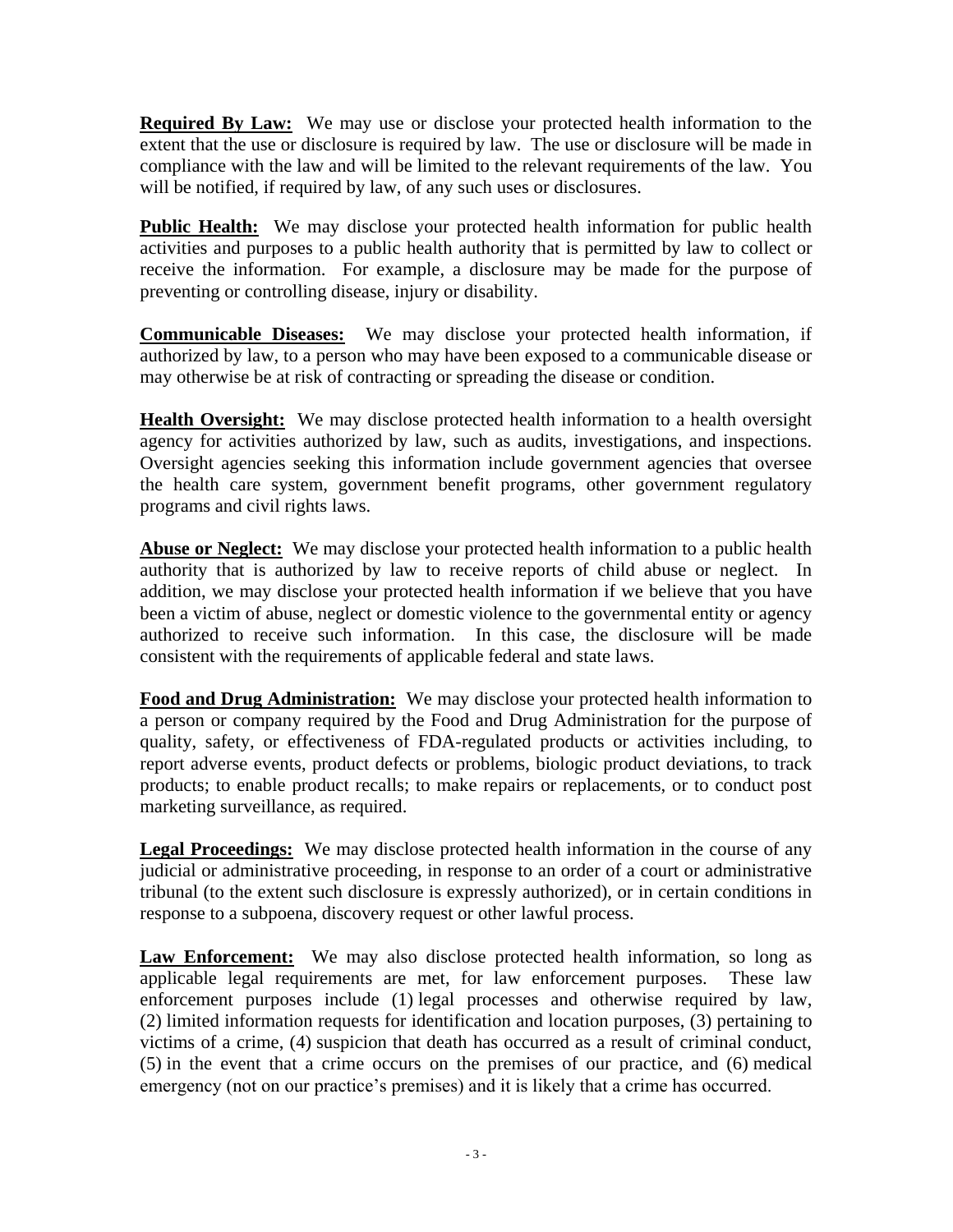**Coroners, Funeral Directors, and Organ Donation:** We may disclose protected health information to a coroner or medical examiner for identification purposes, determining cause of death or for the coroner or medical examiner to perform other duties authorized by law. We may also disclose protected health information to a funeral director, as authorized by law, in order to permit the funeral director to carry out their duties. We may disclose such information in reasonable anticipation of death. Protected health information may be used and disclosed for cadaveric organ, eye or tissue donation purposes.

**Research:** We may disclose your protected health information to researchers when their research has been approved by an institutional review board that has reviewed the research proposal and established protocols to ensure the privacy of your protected health information.

**Criminal Activity:** Consistent with applicable federal and state laws, we may disclose your protected health information, if we believe that the use or disclosure is necessary to prevent or lessen a serious and imminent threat to the health or safety of a person or the public. We may also disclose protected health information if it is necessary for law enforcement authorities to identify or apprehend an individual.

**Military Activity and National Security:** When the appropriate conditions apply, we may use or disclose protected health information of individuals who are Armed Forces personnel (1) for activities deemed necessary by appropriate military command authorities; (2) for the purpose of a determination by the Department of Veterans Affairs of your eligibility for benefits, or (3) to foreign military authority if you are a member of that foreign military services. We may also disclose your protected health information to authorized federal officials for conducting national security and intelligence activities, including for the provision of protective services to the President or others legally authorized.

**Workers' Compensation:** We may disclose your protected health information as authorized to comply with workers' compensation laws and other similar legallyestablished programs.

**Inmates:** We may use or disclose your protected health information if you are an inmate of a correctional facility and your physician created or received your protected health information in the course of providing care to you.

### **Uses and Disclosures of Protected Health Information Based upon Your Written Authorization**

Other uses and disclosures of your protected health information will be made only with your written authorization, unless otherwise permitted or required by law as described below. You may revoke this authorization in writing at any time. If you revoke your authorization, we will no longer use or disclose your protected health information for the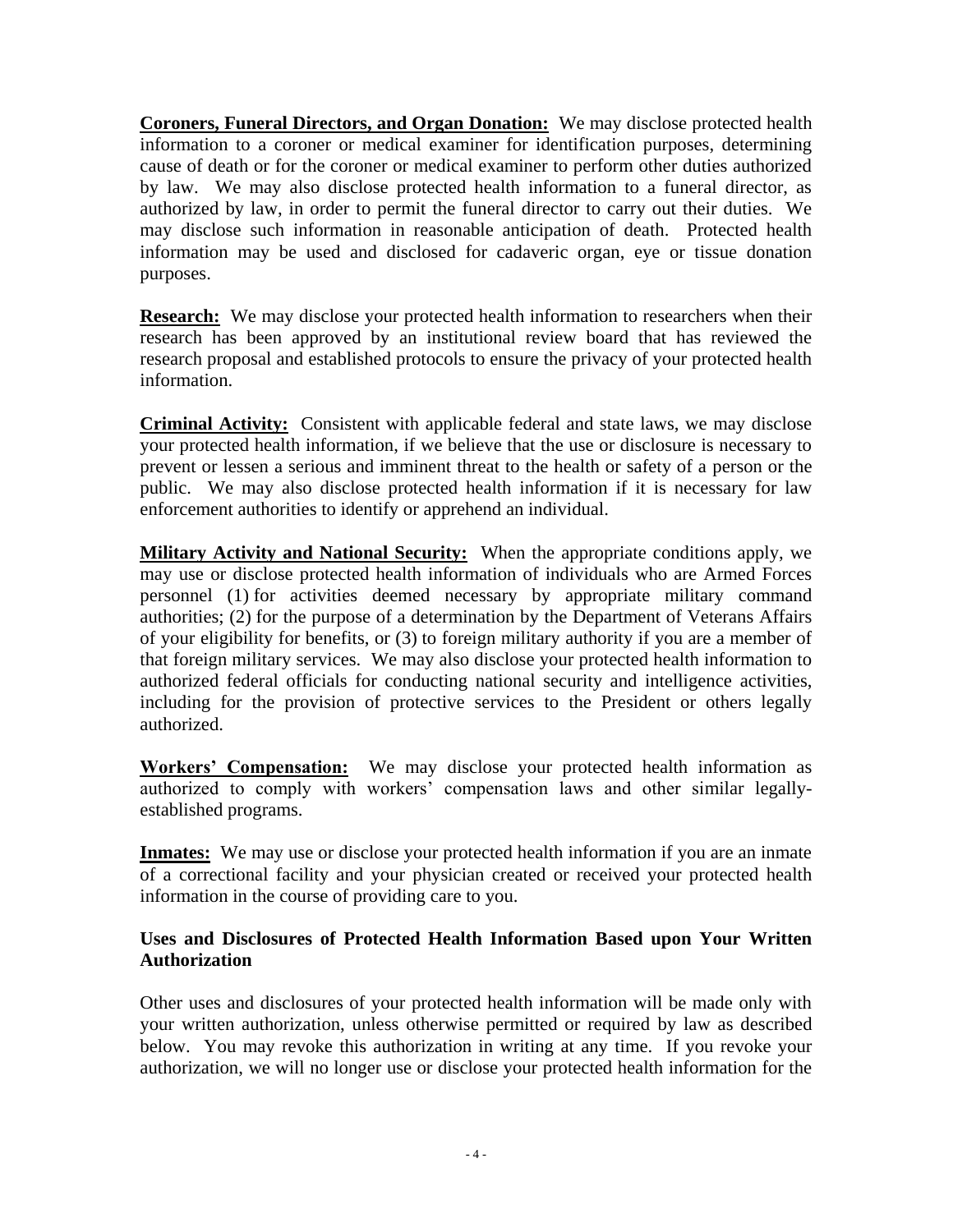reasons covered by your written authorization. Please understand that we are unable to take back any disclosures already made with your authorization.

#### **Other Permitted and Required Uses and Disclosures That Require Providing You the Opportunity to Agree or Object**

We may use and disclose your protected health information in the following instances. You have the opportunity to agree or object to the use or disclosure of all or part of your protected health information. If you are not present or able to agree or object to the use or disclosure of the protected health information, then your physician may, using professional judgement, determine whether the disclosure is in your best interest.

**Facility Directories:** Unless you object, we will use and disclose in our facility directory your name, the location at which you are receiving care, your general condition (such as fair or stable), and your religious affiliation. All of this information, except religious affiliation, will be disclosed to people that ask for you by name. Your religious affiliation will be only given to a member of the clergy, such as a priest or rabbi.

**Others Involved in Your Health Care or Payment for your Care:** Unless you object, we may disclose to a member of your family, a relative, a close friend or any other person you identify, your protected health information that directly relates to that person's involvement in your health care. If you are unable to agree or object to such a disclosure, we may disclose such information as necessary if we determine that it is in your best interest based on our professional judgment. We may use or disclose protected health information to notify or assist in notifying a family member, personal representative or any other person that is responsible for your care of your location, general condition or death. Finally, we may use or disclose your protected health information to an authorized public or private entity to assist in disaster relief efforts and to coordinate uses and disclosures to family or other individuals involved in your health care.

# **2. YOUR RIGHTS**

Following is a statement of your rights with respect to your protected health information and a brief description of how you may exercise these rights.

**You have the right to inspect and copy your protected health information.** This means you may inspect and obtain a copy of protected health information about you for so long as we maintain the protected health information. You may obtain your medical record that contains medical and billing records and any other records that your physician and the practice uses for making decisions about you. As permitted by federal or state law, we may charge you a reasonable copy fee for a copy of your records.

Under federal law, however, you may not inspect or copy the following records: psychotherapy notes; information compiled in reasonable anticipation of, or use in, a civil, criminal, or administrative action or proceeding; and laboratory results that are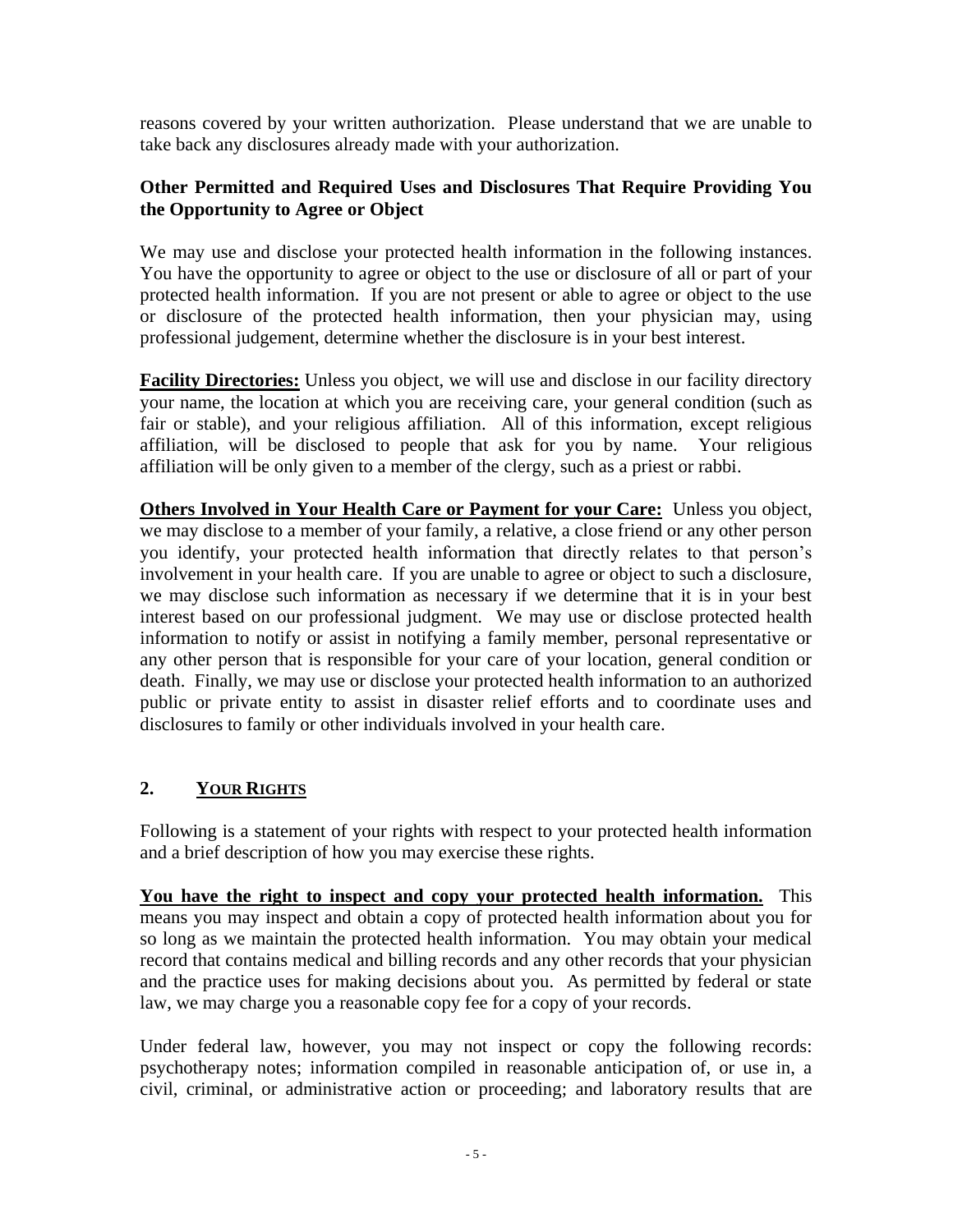subject to law that prohibits access to protected health information. Depending on the circumstances, a decision to deny access may be reviewable. In some circumstances, you may have a right to have this decision reviewed. Please contact our Privacy Officer if you have questions about access to your medical record.

#### **You have the right to request a restriction of your protected health information**.

This means you may ask us not to use or disclose any part of your protected health information for the purposes of treatment, payment or health care operations. You may also request that any part of your protected health information not be disclosed to family members or friends who may be involved in your care or for notification purposes as described in this Notice of Privacy Practices. Your request must state the specific restriction requested and to whom you want the restriction to apply.

Your physician is not required to agree to a restriction that you may request. If your physician does agree to the requested restriction, we may not use or disclose your protected health information in violation of that restriction unless it is needed to provide emergency treatment. With this in mind, please discuss any restriction you wish to request with your physician. You may request a restriction by **[describe how patient may obtain a restriction.]**

**You have the right to request to receive confidential communications from us by alternative means or at an alternative location.** We will accommodate reasonable requests. We may also condition this accommodation by asking you for information as to how payment will be handled or specification of an alternative address or other method of contact. We will not request an explanation from you as to the basis for the request. Please make this request in writing to our Privacy Officer.

**You may have the right to have your physician amend your protected health information.** This means you may request an amendment of protected health information about you in a designated record set for so long as we maintain this information. In certain cases, we may deny your request for an amendment. If we deny your request for amendment, you have the right to file a statement of disagreement with us and we may prepare a rebuttal to your statement and will provide you with a copy of any such rebuttal. Please contact our Privacy Officer if you have questions about amending your medical record.

**You have the right to receive an accounting of certain disclosures we have made, if any, of your protected health information**. This right applies to disclosures for purposes other than treatment, payment or health care operations as described in this Notice of Privacy Practices. It excludes disclosures we may have made to you if you authorized us to make the disclosure, for a facility directory, to family members or friends involved in your care, or for notification purposes, for national security or intelligence, to law enforcement (as provided in the privacy rule) or correctional facilities, as part of a limited data set disclosure. You have the right to receive specific information regarding these disclosures that occur after April 14, 2003. The right to receive this information is subject to certain exceptions, restrictions and limitations.